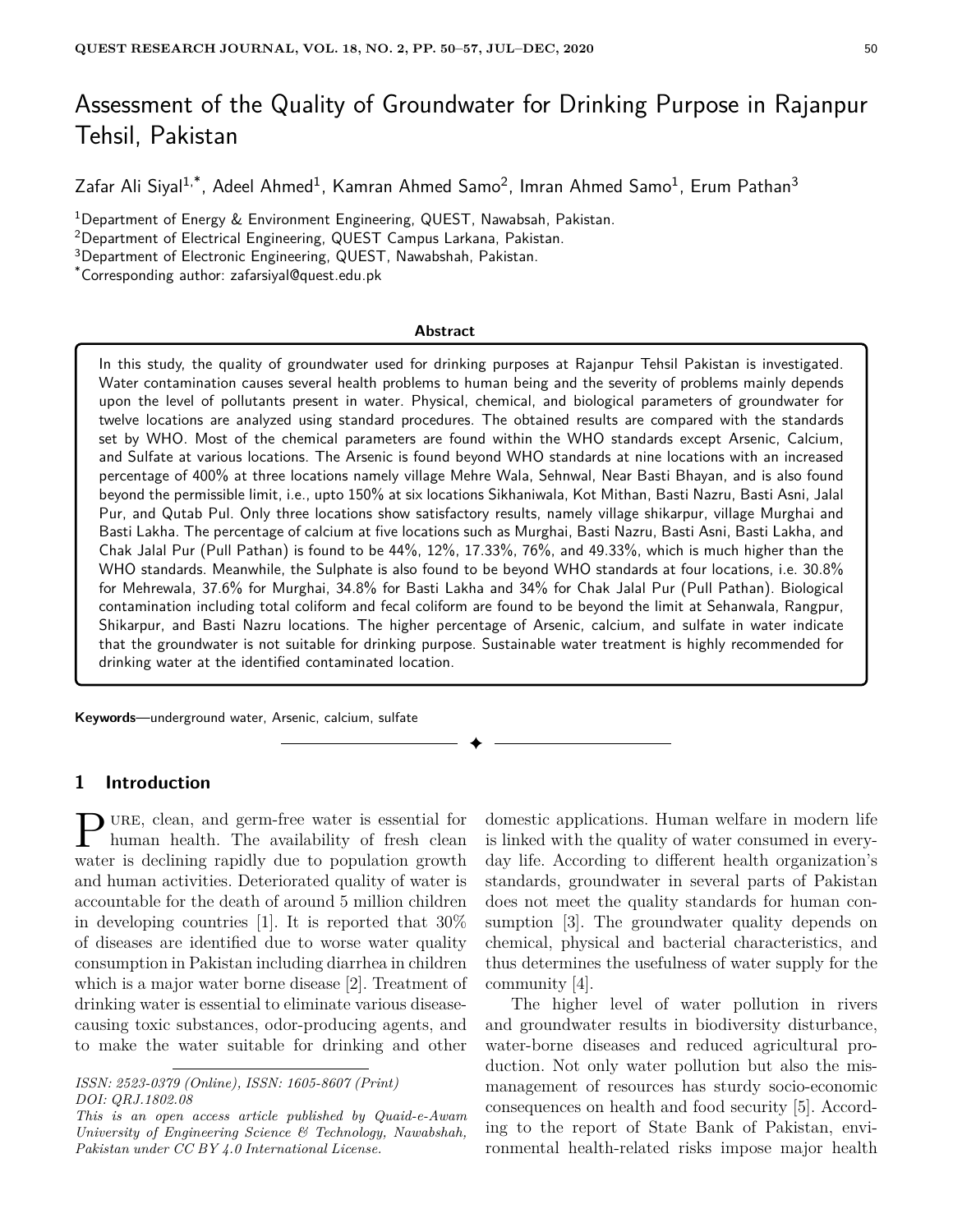problems. Polluted water due to the presence of various organic, toxic elements, nitrates and nitrites can cause various health problems such as malfunctions of the human body, chronic diseases, and cancer [6]. Developing countries like Pakistan are facing water pollution problems due to the increase in population, industrialization, improper solid waste management and affluent discharge in canals and other water sources. The fast urbanization, deforestation, and land degradation have resulted in a sharp decline in water quality. Many cities in developing countries are facing problems like higher content of nutrient and organic material in potable water due to untreated domestic and industrial waste into the resources.

The objective of the current study is to assess and analyze groundwater quality of twelve wells at different depths and locations of district Rajanpur used for drinking purposes.

### **2 Material & Method**

The study was carried out at Rajanpur Tehsil which is an administrative subdivision of Rajanpur district. The capital of the Tehsil is Rajanpur City. The Tehsil is administratively subdivided into 16 Union Councils, having a gross area of 2078 sq. km. It is situated on river Indus's right bank on Indus Highway. The coordinates of the Tehsil's Capital are 29°-05'-56" N and 70°-19'-25" E. Its distance from Dera Ghazi Khan is 112.5 km. The climate of Rajanpur is dry with low rainfall in the whole district. Water samples collected from twelve sites identified by the GPS coordinates are shown in Figure 1.

The samples of groundwater were collected from twelve different locations of eleven union councils, Tehsil Rajanpur and district Rajanpur. The samples were collected from the wells at different depths, mostly near the canals or expected sweet groundwater zones. The sterilized plastic bottles were washed with distilled water twice before the collection of the samples according to the standard methods [7][8]. The water quality parameters were analyzed according to the procedures and the standard methods are summarized in Table 1. The samples collected from the selected locations of Rajanpur, as shown in Table 2, were analyzed in the environmental laboratory of Energy & Environment Engineering department QUEST Nawabshah.

#### **3 Results & Discussion**

The physical, chemical and biological parameters of water samples collected from the selected sites were



Fig. 1: Locations for groundwater sampling

| No.             | Parameters of water | Analysis Method /     |  |  |
|-----------------|---------------------|-----------------------|--|--|
|                 |                     | Equipment             |  |  |
| 1               | Total dissolved     | St. method,           |  |  |
|                 | salts (TDS)         | 2540C (1992)          |  |  |
| $\overline{2}$  | Conductivity        | Syber Scan            |  |  |
|                 | $(\mu S/cm)$        | CON 11 EC. meter      |  |  |
| 3               | PH                  | pH meter, Jenco,      |  |  |
|                 |                     | 6230N                 |  |  |
| $\overline{4}$  | Color               | Sensory Test (TCU)    |  |  |
| $\overline{5}$  | Taste               | <b>Sensory Test</b>   |  |  |
| 6               | Bicarbonate(mg/l)   | St. method,           |  |  |
|                 |                     | 2320 (1992)           |  |  |
| 7               | Chloride(mg/l)      | St. method,           |  |  |
|                 |                     | Titration (1992)      |  |  |
| 8               | Sulfate             | Spectrophotometer     |  |  |
|                 |                     | Opt 2120UV            |  |  |
| 9               | Hardness $(mg/l)$   | <b>EDTA</b> Titration |  |  |
|                 |                     | St method 1992        |  |  |
| 10              | Calcium $(mg/l)$    | $3500$ -Ca-D,         |  |  |
|                 |                     | St. method (1992)     |  |  |
| 11              | Magnesium $(mg/l)$  | 234-C, Standard       |  |  |
|                 |                     | method (1992)         |  |  |
| 12              | Sodium $(mg/l)$     | Flame photometer      |  |  |
|                 |                     | Italy                 |  |  |
| $\overline{13}$ | Potassium           | Flame photometer      |  |  |
| 14              | Alkalinity          | 2320, Standard        |  |  |
|                 |                     | method $(1992)$       |  |  |
| 15              | Turbidity           | Turbidity meter       |  |  |
|                 |                     | Lovibond PC           |  |  |
| 16              | Nitrate             | Colorimeter,          |  |  |
|                 |                     | Hach-DR2800           |  |  |
| 17              | B.C                 | Presence/             |  |  |
|                 |                     | absence test kit      |  |  |

TABLE 1: Water parameters and methods/equipment used for the analysis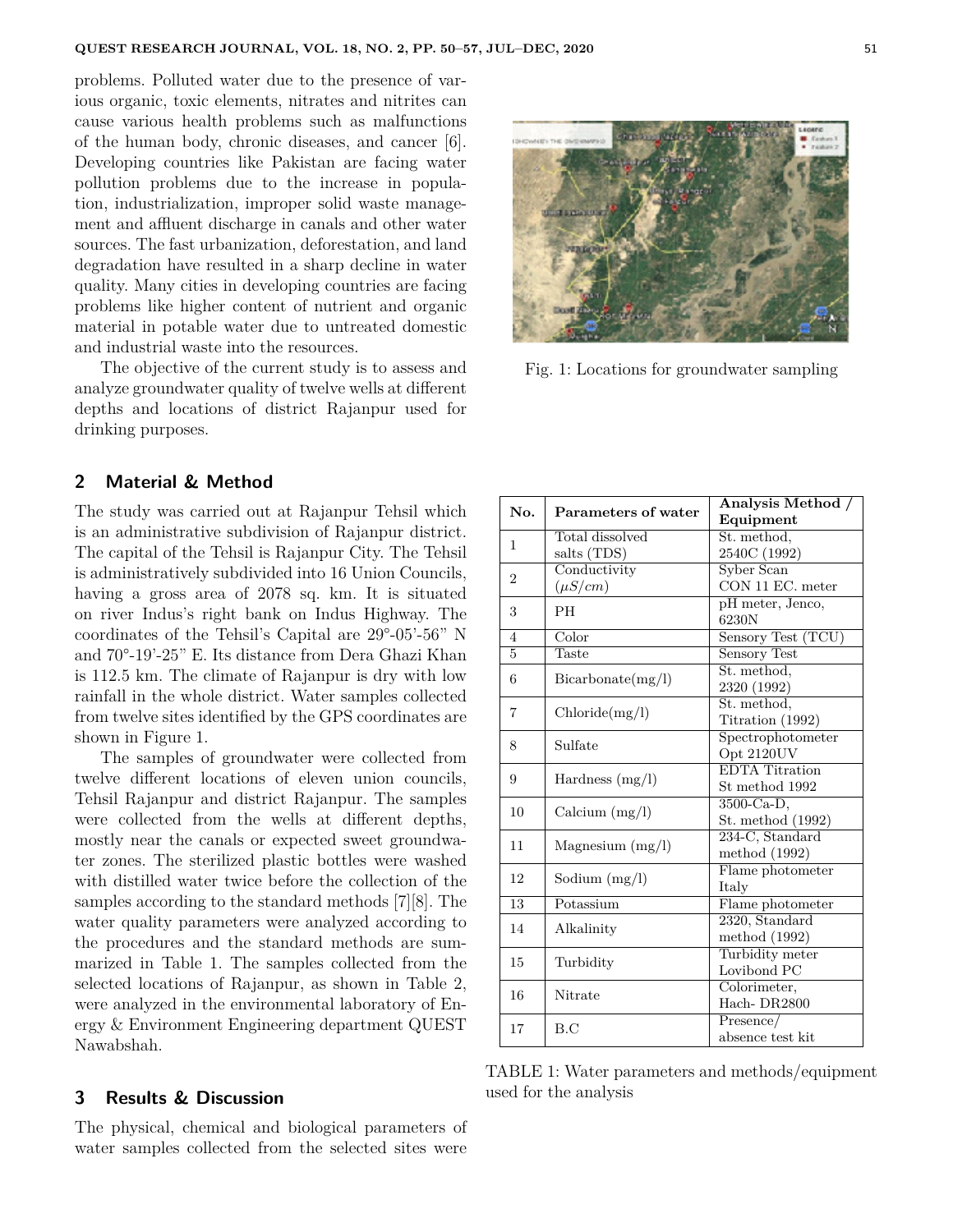| <b>QUEST RESEARCH JOURNAL. VOL. 18. NO. 2. PP. 50–57. JUL–DEC. 2020</b> | 52 |
|-------------------------------------------------------------------------|----|
|-------------------------------------------------------------------------|----|

| No.            | Village name               | Sample<br>ID    |         | <b>GPS</b> Coordinates |
|----------------|----------------------------|-----------------|---------|------------------------|
| 1              | Village Sikhani Wala       | S1              | 29.2435 | 70.478                 |
| 2              | Village mehre wala         | S <sub>2</sub>  | 29.3359 | 70.565                 |
| 3              | Sehnwal near main<br>city  | S <sub>3</sub>  | 29.2342 | 70.486                 |
| $\overline{4}$ | Near Basti Bhayan          | S4              | 29.1903 | 70.475                 |
| 5              | Village Shikar Pur         | S5              | 29.1682 | 70.437                 |
| 6              | Kot Mithan city            | S6              | 28.9668 | 70.367                 |
| $\overline{7}$ | Village Murghai            | S7              | 28.9162 | 70.252                 |
| 8              | Basti Nazru                | S8              | 28.9633 | 70.324                 |
| 9              | Basti Asni                 | S9              | 28.9869 | 70.281                 |
| 10             | Basti Lakha                | S <sub>10</sub> | 29.1837 | 70.328                 |
| 11             | Jalal Pur/pull pathan      | S <sub>11</sub> | 29.2494 | 70.364                 |
| 12             | Qutab Pul Haji<br>pur road | S <sub>12</sub> | 29.3019 | 70.423                 |

TABLE 2: Sampling Locations

| No.            | Parameters | Sr. No. | Parameters |
|----------------|------------|---------|------------|
|                | pН         | 9       | Sodium     |
| $\mathcal{D}$  | TDs        | 10      | Potassium  |
| 3              | Chloride   | 11      | Alkalinity |
|                | Fluoride   | 12      | Nitrate    |
| $\overline{5}$ | Sulfate    | 13      | Arsenic    |
| 6              | Hardness   | 14      | Iron       |
| 7              | Calcium    | 15      | Carbonate  |
| 8              | Magnesium  |         |            |

TABLE 3: Chemical parameters of water

determined in the laboratory to evaluate the suitability of water for drinking purpose by using analysis/equipment as mentioned in Table 1.

### **3.1 Physical Parameters**

The physical parameters of groundwater were examined for twenty selected locations. Decaying of organic (vegetation) and inorganic (soil, stones, and rocks) matters impart color to water. Iron becomes yellow or red sediments. All analyzed samples were colorless. Taste and odors were also non-objectionable for all samples.

The presence of suspended particles in water is measured by turbidity level. The turbidity in water is the indication of cloudiness of water and is a key parameter for determining water quality [9]. The obtained results from turbidity analysis, as shown in Figure 2, were found within the permissible limit as recommended by WHO (i.e., 5 NTU) at all locations. Electrical conductivity (EC) is the ionic concentration present in water. Ions in solution cause the flow of electrical current. The results for EC were found between 400 to 1273  $\mu$ S/cm (Figure 3) with an average value of 892  $\mu S/cm$ . The results were within the acceptable limit of WHO.



Fig. 2: Turbidity Results



Fig. 3: Electrial Conductivity Results

## **3.2 Chemical Parameters**

Various chemical parameters of this study are presented in Table 3. The analysis for all parameters was performed using standard methods The procedures are mentioned in Table 1.

The pH determines the acidic or alkaline nature of water [10]. The results of pH found for all locations were in the range 7.42-7.78 (Figure 4) which are within the allowable limit of WHO standard, i.e., 6.5-8.5.

Total Dissolved Solids (TDS) level of 300 mg/l and less is considered as the best level, the range 300-600 mg/l is considered as good, 600-1000 mg/l is considered as fair, and above 1000 mg/l is higher than the acceptable limit [11]. According to WHO standard, the higher boundary of TDS of potable water is 1000 mg/l. The TDS level was found within the permissible limits at all locations (shown in Figure 5).

Chlorides specify the level of salinity in water. Chlorides in groundwater arises from several sources such as soil weathering, formation of saline lipids and precipitation of salt spray, salt for road melting, and contributions of wastewater. Chloride is not considered as harmful in drinking water, but its concerns are associated with the common relationship with a higher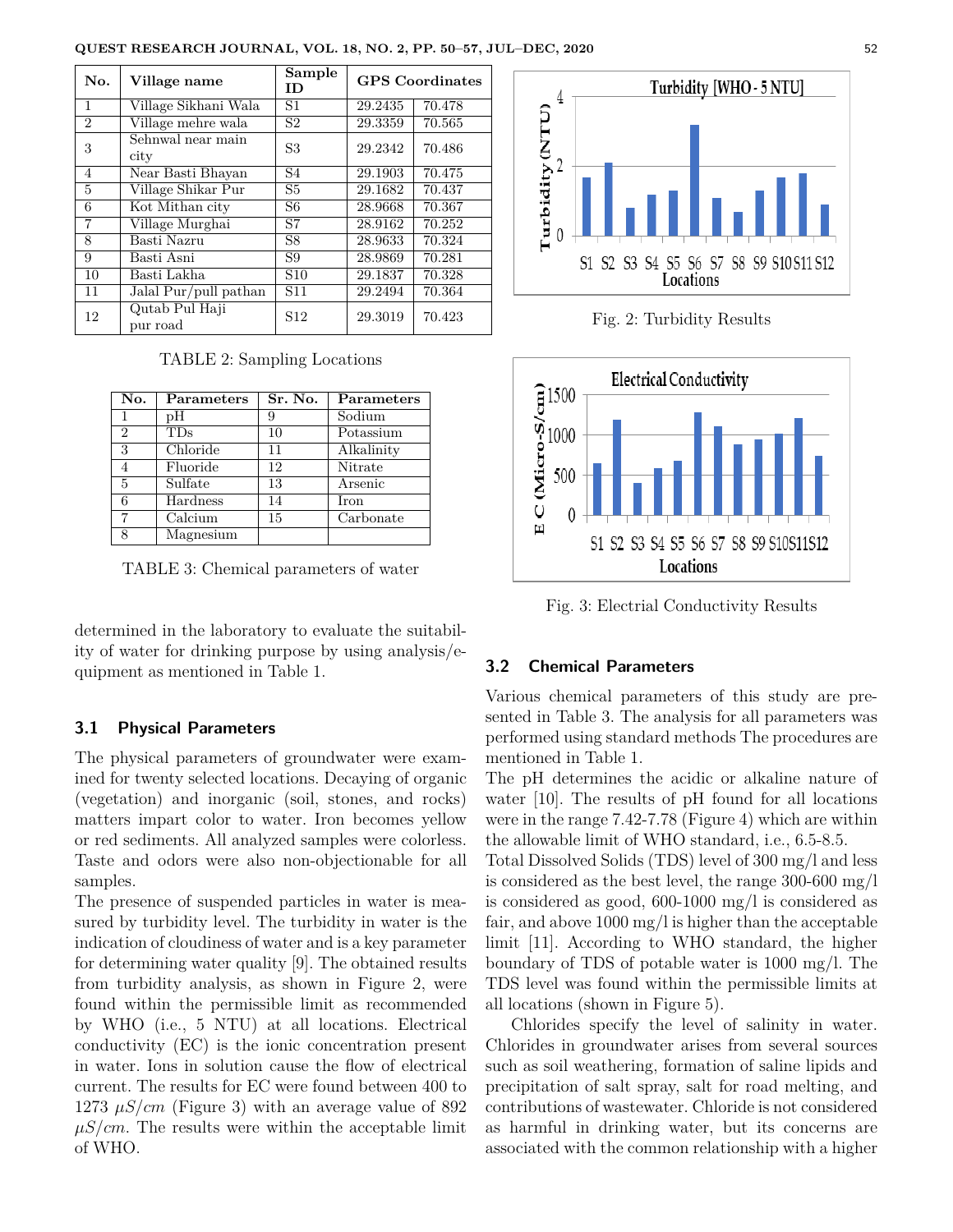

Fig. 4: pH Results



Fig. 5: TDS Results



Fig. 6: Chloride Results



Fig. 7: Floride Results

level of sodium. The obtained results for chloride were found within the allowable limit of WHO and NEQS standards, as shown in Figure 6.

The presence of Fluoride in groundwater is due to the weathering and leaching of fluoride bearing minerals from sediments and rocks found in foods such as tea, fish and rice, etc. The WHO recommended the value of fluoride for drinking water as 1.5 mg/l [12]. The results of fluoride were found between 0.15 mg/l to 0.4 mg/l with an average value of 0.31 mg/l (Figure 7). The results of all locations for fluoride were found satisfactory. Sulfates in water occurs naturally or from municipal and industrial discharges. A high-level of sulfate in drinking water may result in several health disorders and cause a problem in eye, skin, and scalp irritation, diarrhea, and dehydration. WHO's suggested safe limit for sulfate is 250 mg/l. The results of sulfate concentration, shown in Figure 8, range between 32 mg/l-344 mg/l at different locations. The sulfate level exceeded beyond the acceptable limit at four locations, i.e., at S2, S7, S10 and S11, indicating the potential health threat to human. The hardness test is performed for determining the properties of highly mineralized water. Hardness of water is the sum of calcium ions and magnesium ions, calculated by the analytical method. WHO's suggested hardness upper limit is 500 mg/l in drinking water. The results of hardness found range from 160 mg/l to 480 mg/l (Figure 9). The results of all twelve locations were found within the safe limit as recommended by WHO and NEQS.

Calcium is an essential mineral for bones, cell physiology, and teeth. Surplus calcium intake is very harmful to human health like heart diseases, high blood pressure, irritated skin, diabetes, and reproductive failure [13][14]. The results of this study showed that most of the calcium samples were within the WHO permissible limit of 75 mg/l. However, the analysis found higher calcium amounts than the acceptable limit at these locations, i.e., S7, S8, S9, S10 and S11, as shown in Figure 10.

Magnesium is one of the essential minerals in water for human health. It describes the quality of water for several applications [15]. The safe limit of Mg suggested by WHO is 150 mg/l for drinking water. Amount of Mg was found to be within the permissible limit at all locations (Figure 11).

A high level of Na changes the taste of water and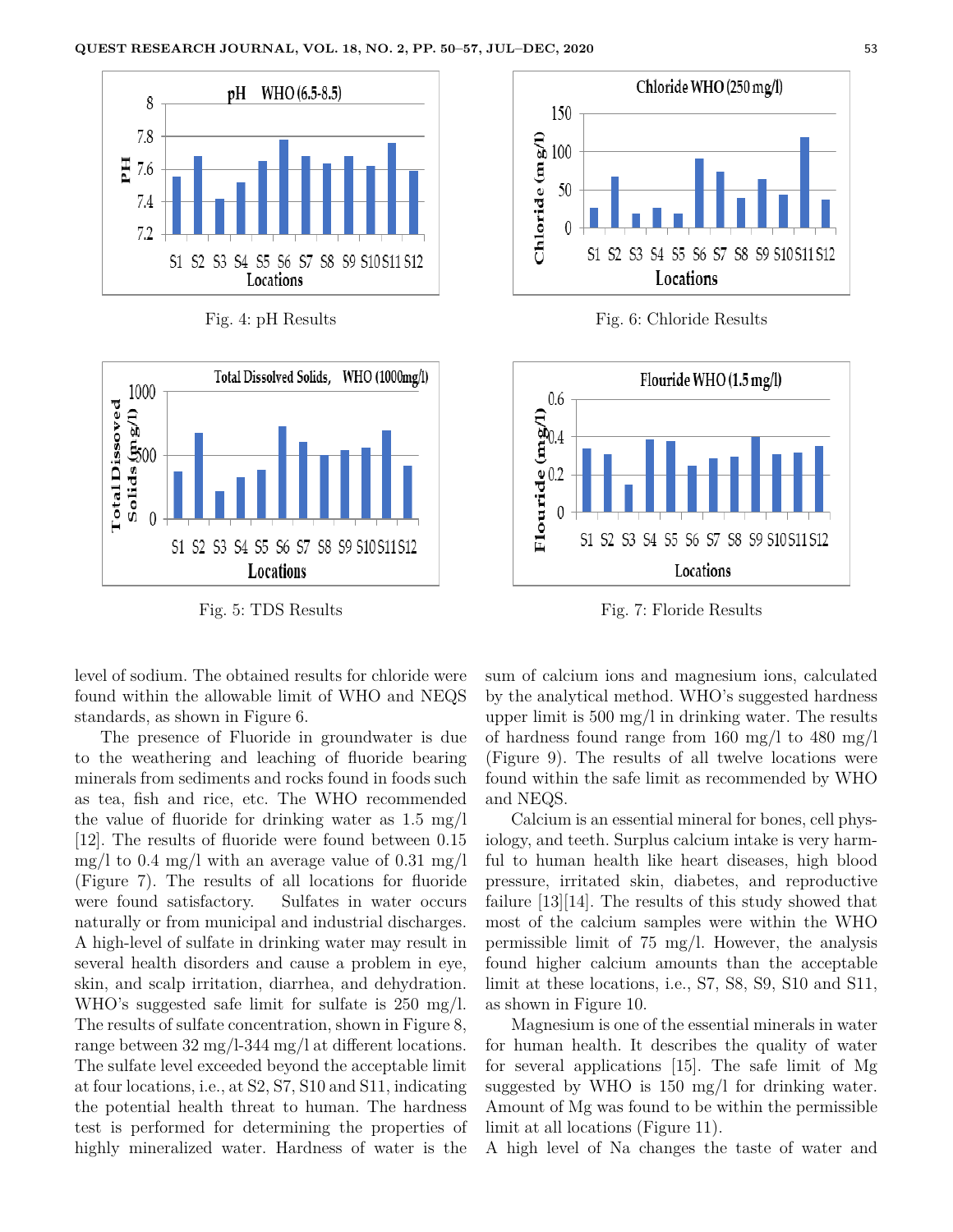

Fig. 8: Sulfate Results



Fig. 9: Hardness Results

can pose potential hazards to human health. Its safe limit suggested by WHO is 200 mg/l [11]. The results for Na concentration obtained at various locations for all twelve samples were found within the permissible limit (Figure 12). The sodium concentration found at different locations were between 21-183 mg/l.

Potassium (K) is an alkali element and is very helpful for hydration. The European Commission suggests potassium allowable limit for drinking water to be 12 mg/l [13]. Results of potassium were found within the safe limit ranging from 4.6 mg/l -9.8 mg/l with an average value of 6.5 mg/l, as shown in Figure 13. The consumption of water with alkalinity higher than permissible level may cause different health issues. The results of alkalinity were found between 3.1-7.1 m.mol/1, as shown in Figure 14, with an average value of 4.9 m.mol/1.

Nitrogen is a natural source of nitrate in groundwater. Sources of nitrate are agricultural chemicals, sewage, and industrial effluents. Diseases associated with drinking water having higher nitrate levels are diabetes, thyroid disease, and gastric cancer. WHO recommends the nitrate maximum limit as 10 mg/l for drinking water. The nitrate results were found



Fig. 10: Calcium Resultss



Fig. 11: Magnesium Results

between 0.1 to 1.08 mg/l within satisfactory limits for all locations (Figure 15).

Arsenic is known as a very toxic and cancer-causing chemical pollutant originate in drinking water. Longterm use of water contaminated with arsenic may cause skin cancer, lungs, bladder, kidney, pigmentation, weakness, numbness, muscular cramping, vomiting, and diarrhea [15]. The permissible limit of arsenic in drinking water suggested by WHO is 10



Fig. 12: Sodium Results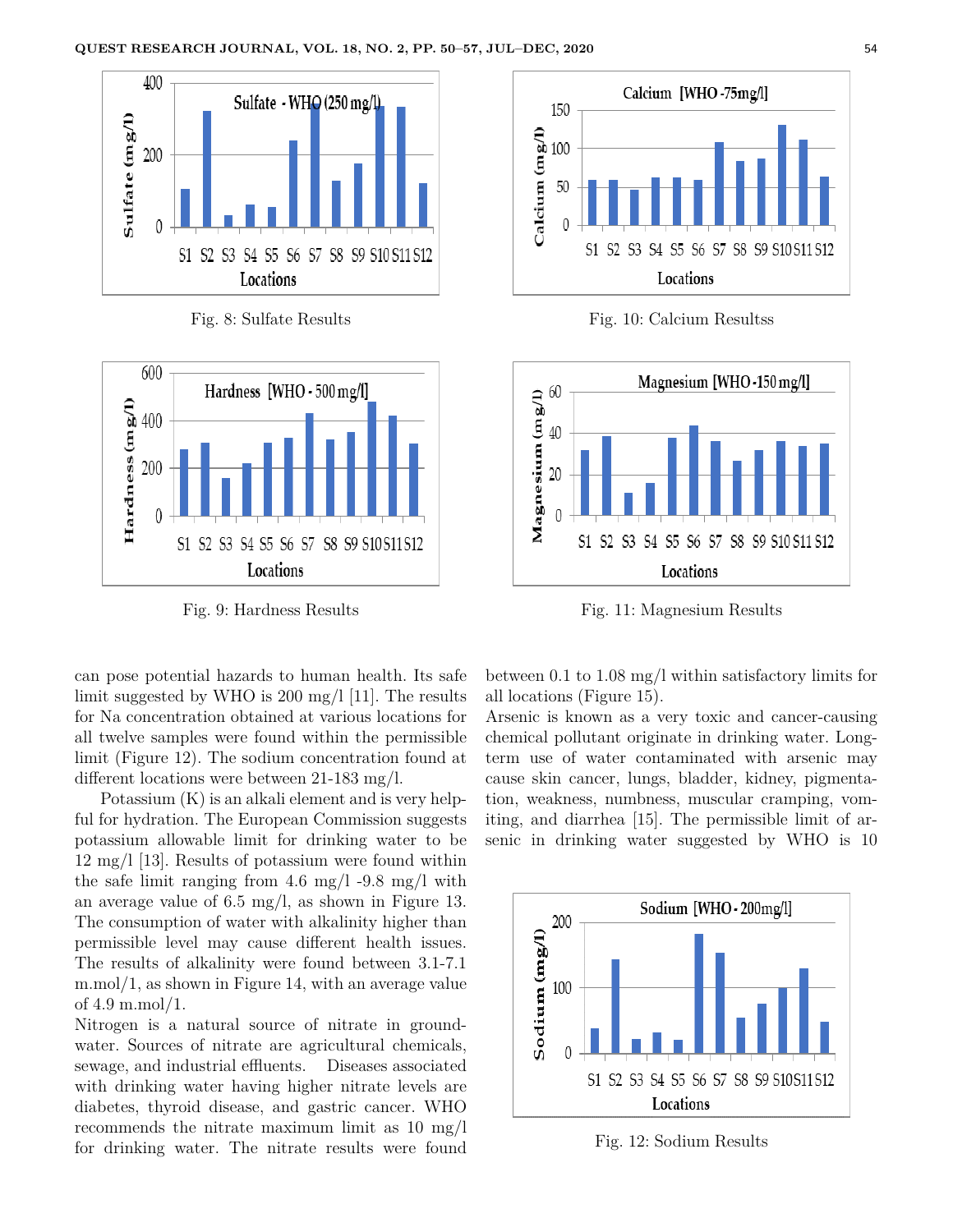

Fig. 13: Potassium Results



Fig. 14: Alkalinity Results

g/l. The results obtained for Arsenic range from 10 microgram/liter to 50 microgram/liter. The sample locations S2, S3, S4 were very high and locations S1, S6, S8, S9, S11, S12 were also found beyond the permissible limit. Only three locations S5, S7, S10 showed satisfactory results (Figure 16).

According to the standards suggested by WHO, the concentrations of iron might be less than 0.3 mg/liter in drinking water. Iron concentration may increase due to iron salts used as agents for coagulant. The iron level found in all samples were within the permissible limit as recommended by WHO (Figure 17).

### **3.3 Biological Parameters**

Biological parameters are considered as helpful indicators for water quality. Animal and human feces and agricultural activities are the major causes of microbial contamination of water [16]. According to WHO guidelines, potable water should be free from biological contamination, i.e., total coliform and fecal coliform 0/100 ml [11]. The presence of total coliform in water intake causes waterborne diseases such as gastrointestinal upset, flu, fever, abdominal cramps, and diarrhea. Agricultural runoff, effluent from a septic



Fig. 15: Nitrate Results



Fig. 16: Arsenic Results

system or sewerage discharge, rainfall, and infiltration of domestic are the main sources of coliform in groundwater [17]. Results showed that the total coliform level exceeded the acceptable limit for samples, i.e., S3, S4, S5 S8 (Figure 18). The results obtained for fecal coliforms were found higher than the acceptable limit [18], particularly in samples S3, S4, S5 S8 (Figure 20).



Fig. 17: Iron Results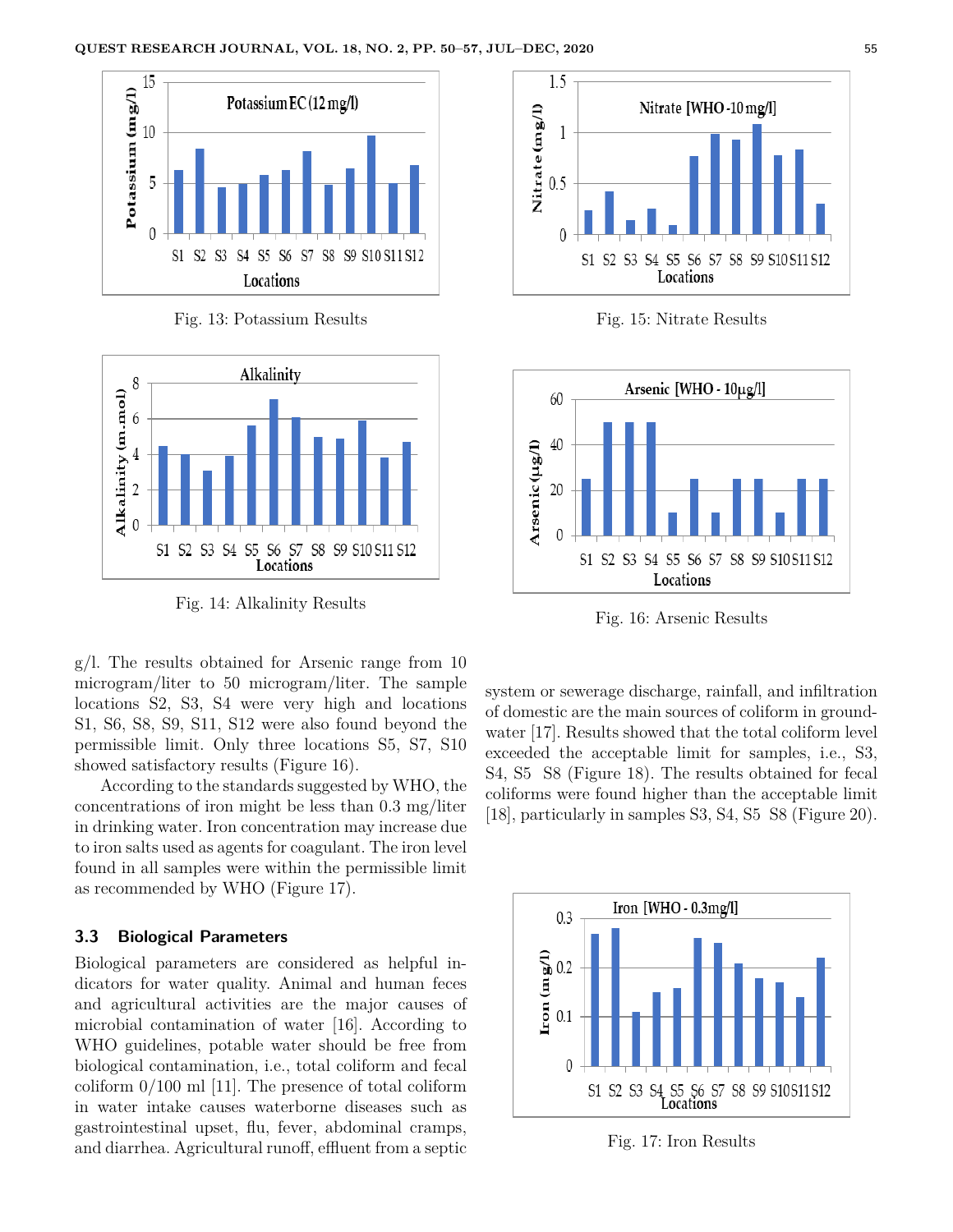

Fig. 18: Total Coliform Results



Fig. 19: Fecal Coliform Results

#### **4 Conclusion**

The present study showed the assessment of various water quality parameters. The observed results revealed that the quality of underground water that is being used by the people of Rajanpur Tehsil was satisfactory at some locations while contaminated at other studied locations. The arsenic, calcium, sulfate, total coliform, and fecal coliform were found beyond the WHO and NEQs standards at twelve locations. The Arsenic limit exceeded at nine locations: S1, S2, S3, S4, S6, S8, S9, S11 and S12. It exposed an alarming situation for those areas. Calcium was above the limit at locations: S7, S8, S9, S10 S11. Also, sulfate was found higher at locations: S2, S7, S10 S11. Total coliform and fecal coliform were found higher at locations: S3, S4, S5 S8. The use of fertilizer and pesticides such as herbicides, insecticides, fungicides, rodenticides, algicides in the agricultural land are the main sources for contamination groundwater. The higher level of calcium and sulfate originated due to the presence of gypsum in the ground. It was observed during the water sample collection that the improper disposal of municipal solid waste was also one of the reasons for groundwater contamination in rural areas of Tehsil Rajanpur. The effluent from the septic system, sewage discharge, and wild animal fecal underground penetration are the sources of biological contamination. Due to the consumption of contaminated water, the people of Tehsil Rajanpur were facing various health problems. Water treatment is highly recommended before the use of underground water for drinking purpose at the identified contaminated locations.

#### **References**

- [1] S. Haydar et. al., "Evaluation of Drinking Water Quality in Urban Areas of Pakistan: A Case Study of Southern Lahore" Pak. J. Engg. & Appl. Sci. Vol. 5, 2009.
- [2] Global Water Partnership, Draft South Asia Water Vision 2025, Country Report – Pakistan, 2000.
- [3] AN Laghari, ZA Siyal, DK Bangwar, MA Soomro, G Walasai, FA Shaikh "Groundwater Quality Analysis for Human Consumption: A Case Study of Sukkur City, Pakistan" Engineering, Technology & Applied Science Research Vol. 8, No.1, pp.2616-2620, 2018.
- [4] S. Khan, M. Shahnaz, N. Jehan, S. Rehman, M. TahirShah, I. Din, "Drinking water quality and human health risk in Char-sadda district, Pakistan", Journal of cleaner production, Vol. 60, pp. 93-101, 2013
- [5] Government of Pakistan (GoP). Pakistan Millennium Development Goals Report 2006. Planning Commission, Centre for Research on Poverty Reduction and Income Distribution, Islamabad. Available at http://www.undp.org.pk/images/ publications/MDG%202006.pdf
- [6] Ikem A, Odueyungbo S, Egiebor NO, Nyavor K, "Chemical quality of bottled waters from three cities in eastern Alabama." The Sci Total Environ. vol. 285, pp. 165-175, 2002.
- [7] United States Environmental Protection Agency, Quick Guide To Drinking Water Sample Collection, available at https:// www.epa.gov/region8-waterops/guide-drinkingwater-sample-collection.
- [8] WHO, Guidelines for Drinking-Water Quality, WHO, 2011.
- [9] M. A. Khattak, N. Ahmed, M. A. Qazi, A. Izhar, S. Ilyas, M. N. Chaudhary, M. S. A. Khan, N. Iqbal, T. Waheed, "Evaluation of ground water quality for irrigation and drinking pur-poses of the areas adjacent to Hudiara Industrial Drain, La-hore, Pakistan", Pakistan Journal of Agricultural Sciences, Vol. 49, No. 4, pp. 549–556, 2012.
- [10] Nollet LML "Handbook of Water Analysis" Marcel Dekker, New York, USA, pp.87-99, 2000.
- [11] World Health Organization "Guidelines for Drinking Water Quality, Surveillance and Control of Community Supplies" Vol. 3, 1997.
- [12] R. Buamah, C. A. Oduro, M. H. Sadik,"Fluoride removal from drinking water using regenerated aluminum oxide coated media", Journal of Environmental Chemical Engineer-ing, Vol. 4, No. 1, pp. 250-258, 2016.
- [13] Orzepkowski W., Pulikowski K, "Magnesium, calcium, potassium and sodium content in groundwater and surface water in arable lands in the commune gmina of Katy Wroclawskie", Journal of Elementology, Vol. 13, No. 4, pp. 605- 614, 2008.
- [14] World Health Organization, Calcium and magnesiumin drinking-water, available at: http://www.who.int/water sanitation health/publications/publication 9789241563550/en/.